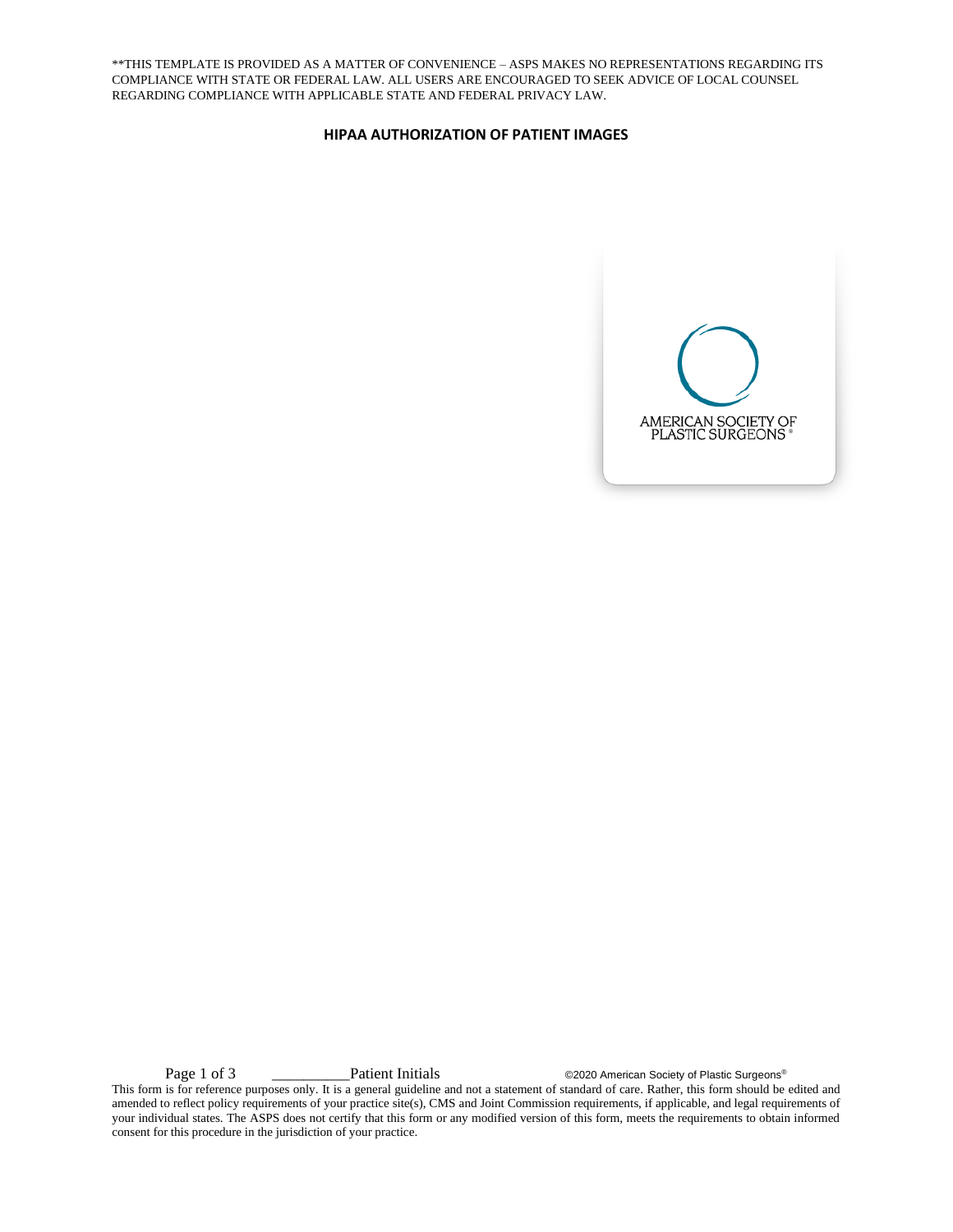\*\*THIS TEMPLATE IS PROVIDED AS A MATTER OF CONVENIENCE – ASPS MAKES NO REPRESENTATIONS REGARDING ITS COMPLIANCE WITH STATE OR FEDERAL LAW. ALL USERS ARE ENCOURAGED TO SEEK ADVICE OF LOCAL COUNSEL REGARDING COMPLIANCE WITH APPLICABLE STATE AND FEDERAL PRIVACY LAW.

## **HIPAA AUTHORIZATION OF PATIENT IMAGES**

Name

Address

(street address, city, state, and zip code)

I permit Dr. Thomas Jeneby or his/her designee to take photos or videos ("Images"). These may be of me or parts of my body. They will relate to the procedure(s) done by Dr. Thomas Jeneby. I also agree to the disclosure of such images and information related to the procedure ("Information").

I agree that my surgeon can keep the images. He/she may share them with other health professionals and members of the public for the following purposes.

## **Initial ONE of the following**.

ALL MEDIA My information may be used in any media. This includes newspapers, pamphlets, educational films, the Internet (including social media), and television.

\_\_\_\_\_WEBSITE ONLY My information may be used on my surgeon's website.

\_\_\_\_\_ ALBUM ONLY My information may be used in printed/digital photograph albums. These can be used to show other patients my surgeon's methods.

I understand that when this information is published, it is no longer protected by privacy laws. It may be republished by anyone with access.

I understand that I may refuse to permit disclosure. My refusal will not affect the services I receive.

I understand that I can see and copy the images. I can get a copy of this form. I can revoke my authorization at any time. If I do so, it will not affect anything that happened before my revocation. If I do not revoke this authorization, it will expire 10 years from the date below.

I understand that my information may be protected by state law and/or the federal Health Insurance Portability and Accountability Act of 1996 (HIPAA). I also understand that upon disclosure the information may no longer be protected. It may be used by any recipients (including the public).

[Signature Page Follows]

Page 2 of 3 \_\_\_\_\_\_\_\_\_\_Patient Initials ©2020 American Society of Plastic Surgeons®

This form is for reference purposes only. It is a general guideline and not a statement of standard of care. Rather, this form should be edited and amended to reflect policy requirements of your practice site(s), CMS and Joint Commission requirements, if applicable, and legal requirements of your individual states. The ASPS does not certify that this form or any modified version of this form, meets the requirements to obtain informed consent for this procedure in the jurisdiction of your practice.